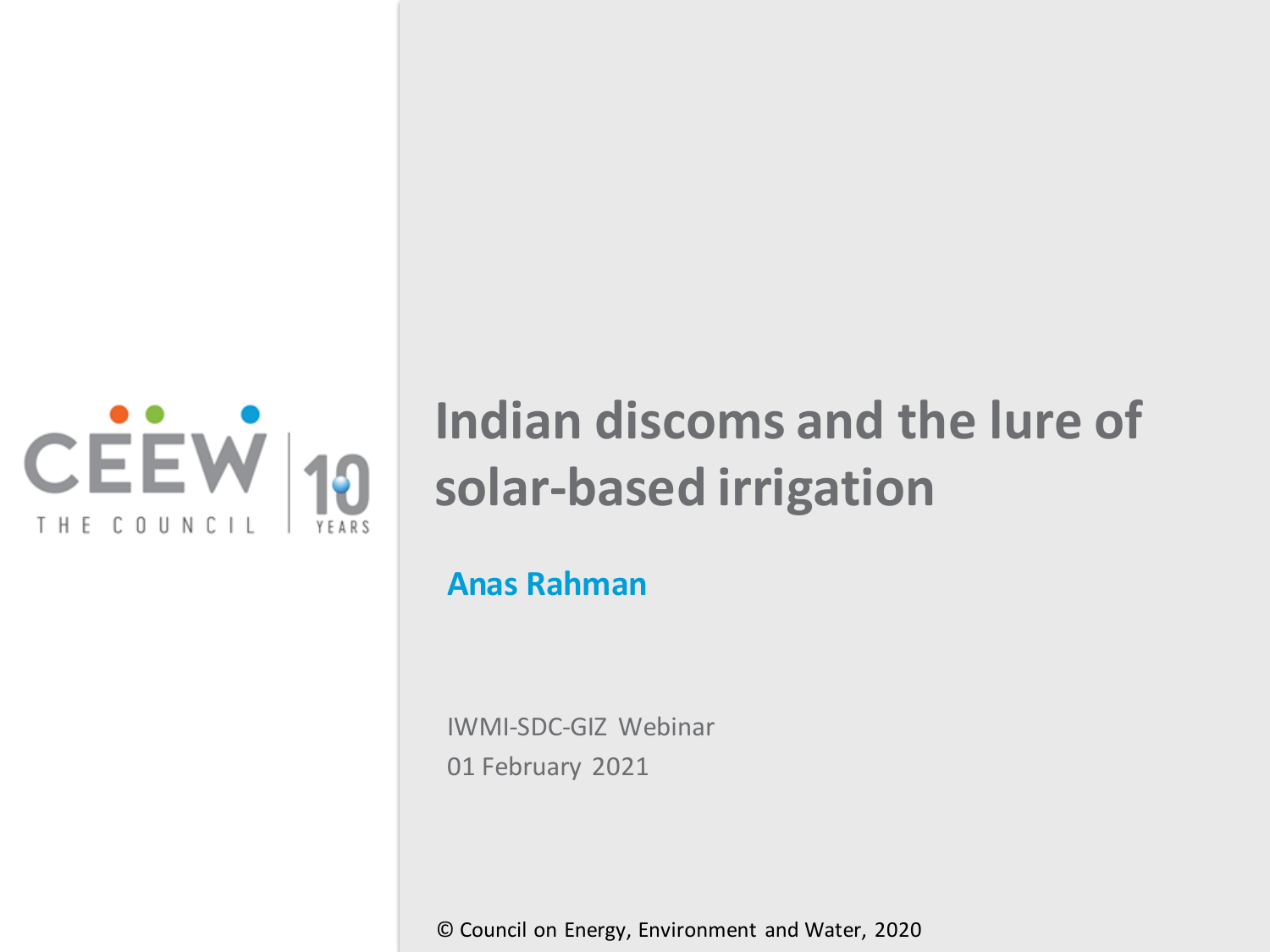# **CEEW – Among Asia's leading policy research institutions**



Energy Access **Renewables** 



Industrial Sustainability &

Competitiveness



Technology, Finance & Trade





Low-Carbon Pathways



Power Sector



Risks & Adaptation



CEEW Centre for Energy Finance

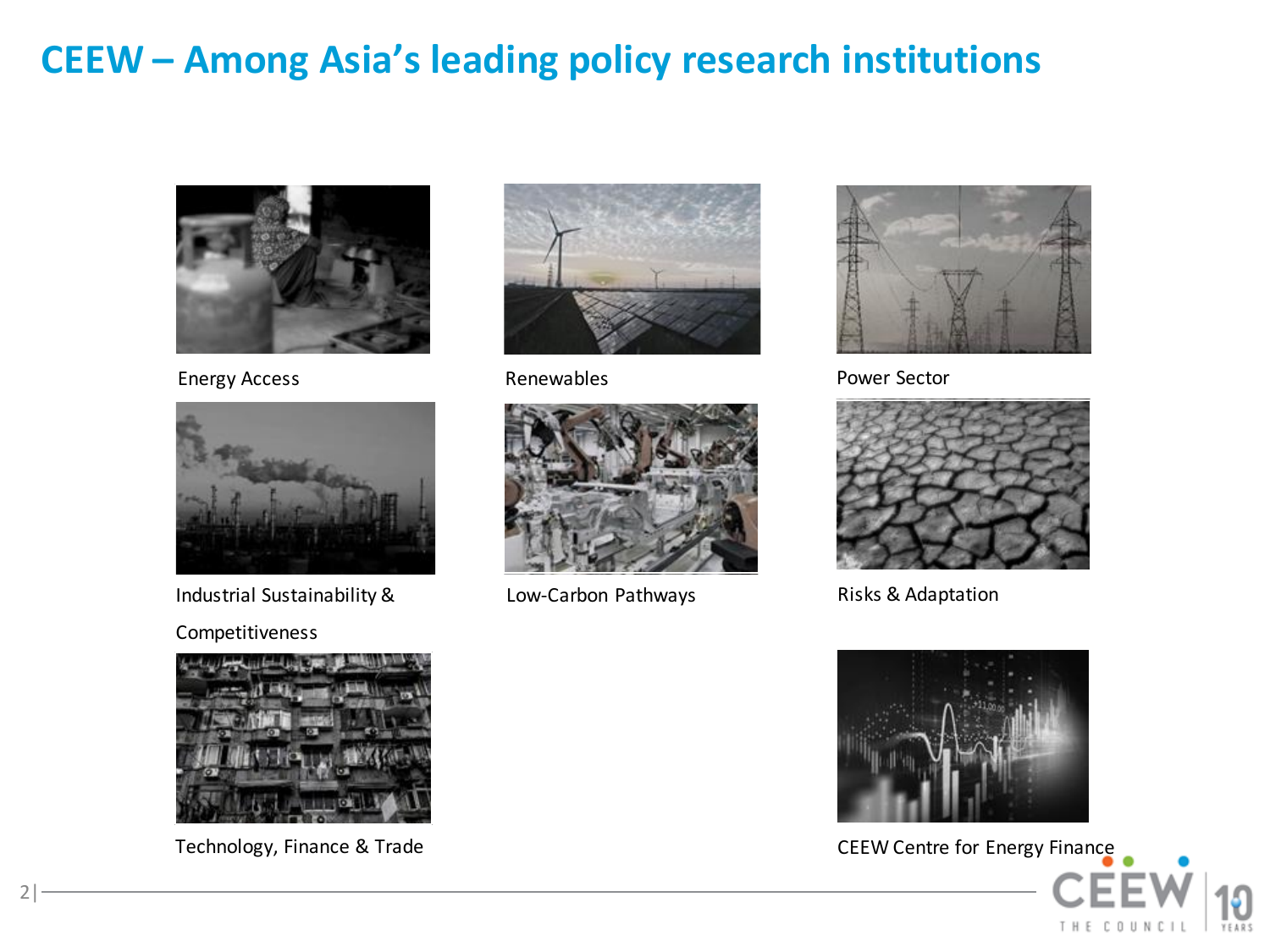# **Context**

- Agriculture in power sector
	- **22%** of total electricity consumption
	- **3%** of consumer revenue
	- Deficit is covered by
		- Cross-subsidising
		- Power subsidy
- **₹1 lakh crores**  total power subsidy in last year
- Power supply issues with agriculture
	- Limited & untimely supply
	- Poor quality of supply
	- Huge backlog of connection applications
- Demand-side reforms haven't materialised
	- Operational and political constraints in metering and billing
	- Political constraints in increasing tariff

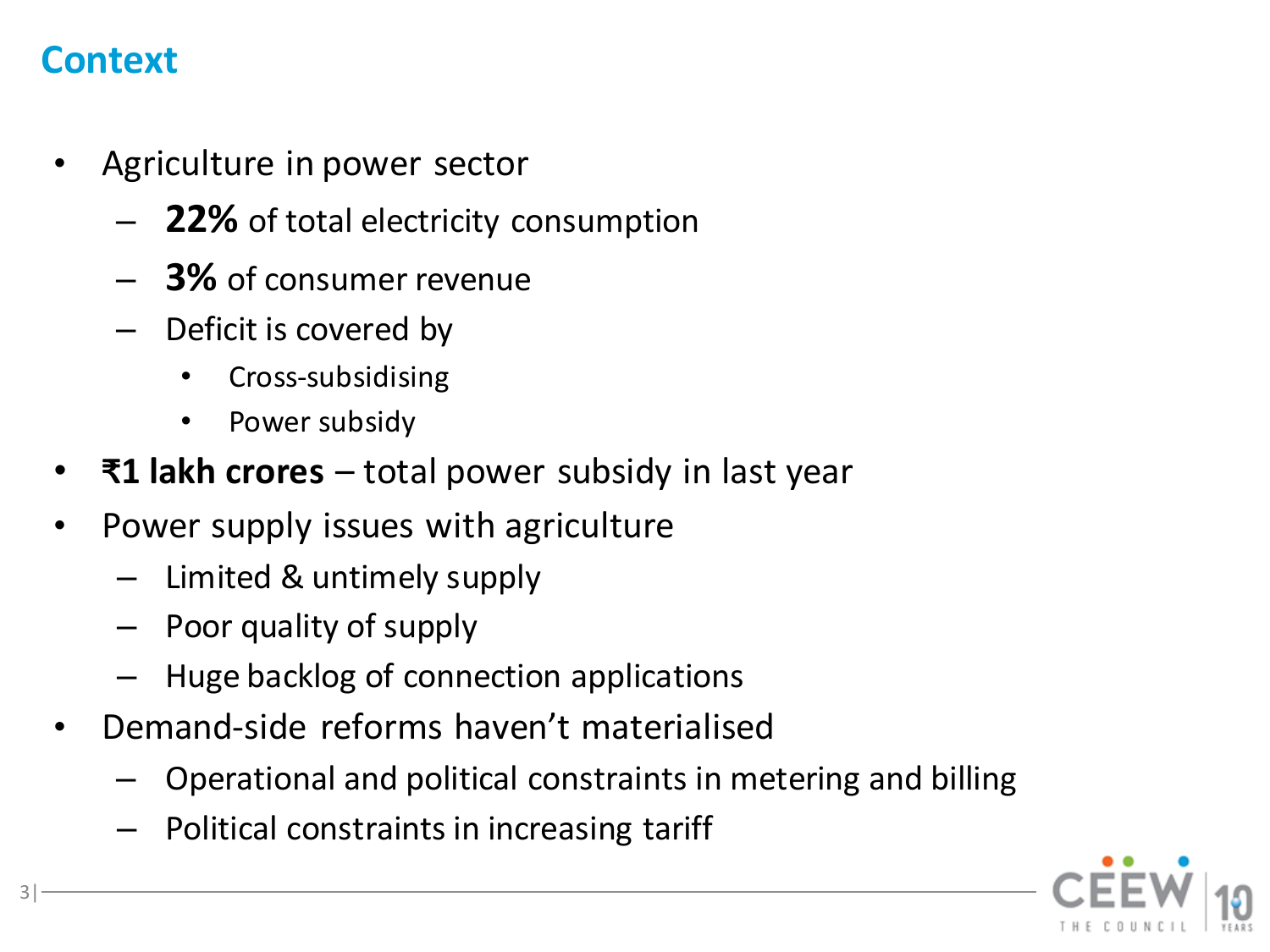# **The promise of solar: a supply-side solution**

• Benefits:

- Substitute the perpetual power subsidy with a one-time capital subsidy
- Assured full day-time quality power for the farmer
- Auxiliary benefits
	- Increase renewables in energy mix (RPO obligations)
	- Emission savings
- Three main models of solarisation
	- On-grid individual solarized pump
	- Solarized agricultural feeders
	- Off-grid solar pumps

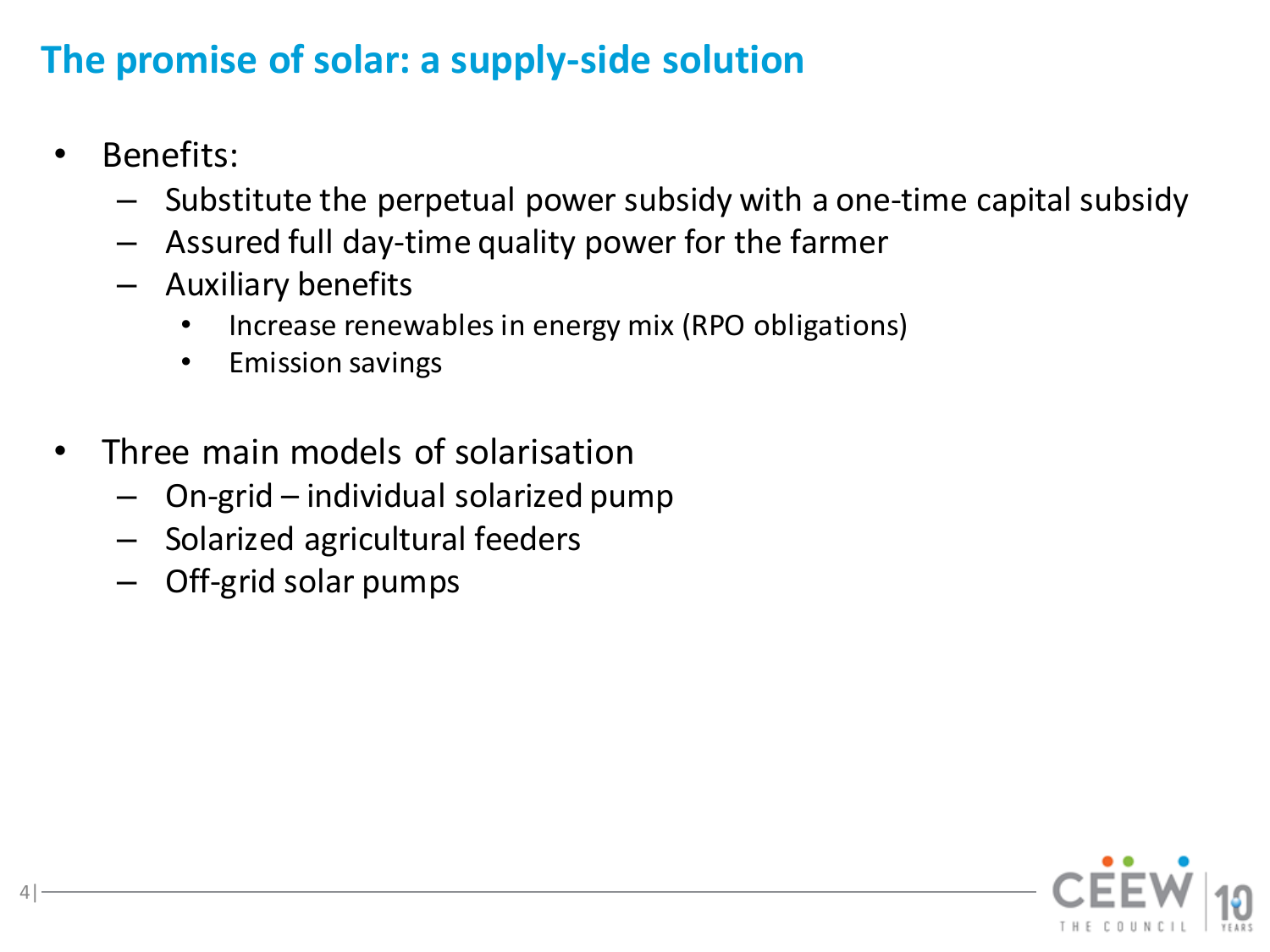Solarisation of Agriculture

# **Individual grid-connected solar pumps**

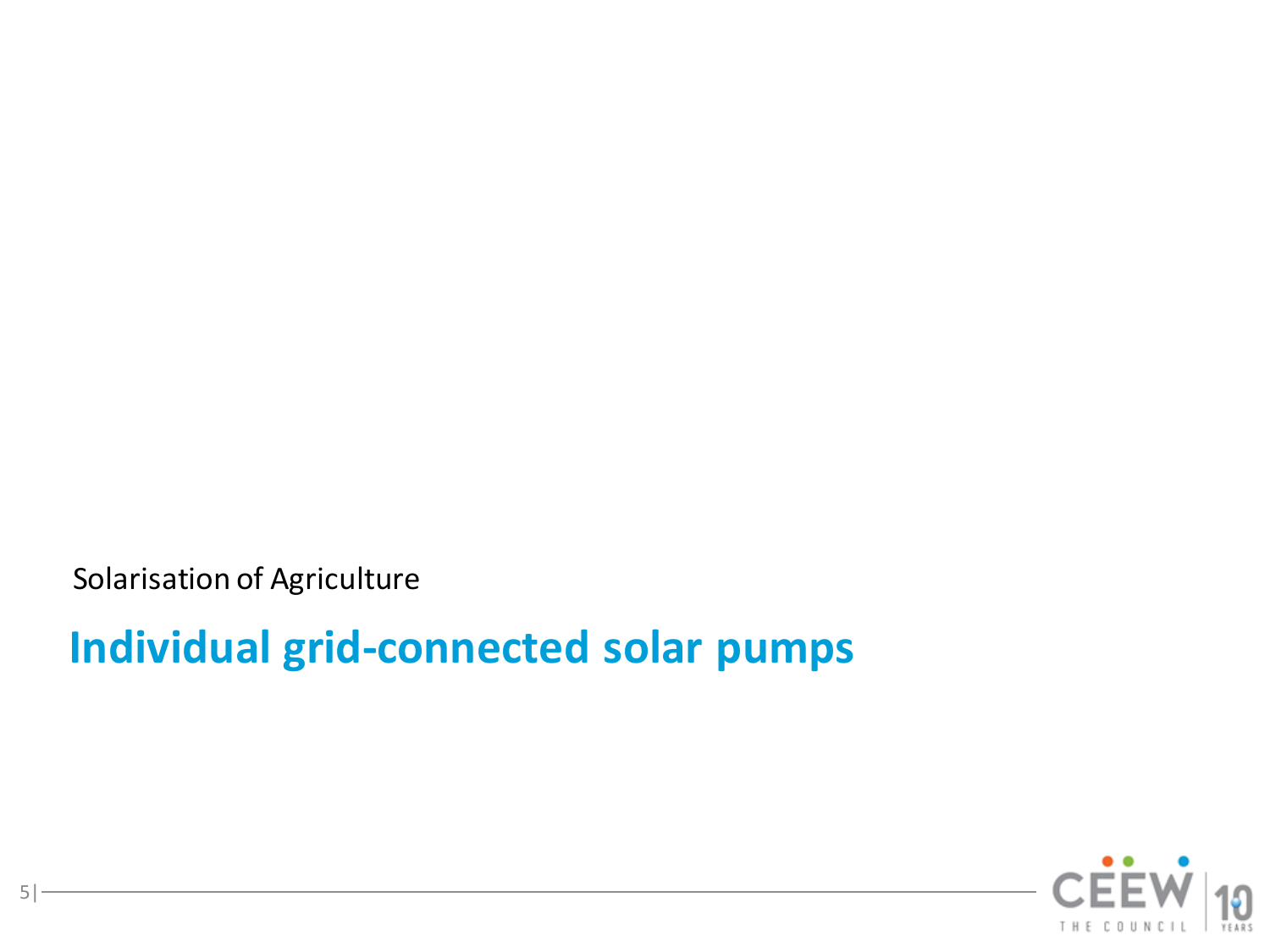#### **Overview**

# • **The model**

- Existing grid-connected pumps are solarised
- State to provide capital subsidy for solarisation
- Pumps to run exclusively or predominantly on solar power
- Sell surplus power back to the grid

#### • **Benefits**

- Avoided subsidy bill for the state
- Additional income for the farmer
- Discom gets power at a very low rate



- 1. Grow Solar, Save Water, Double Farmer Income : An Innovative Approach to Addressing Water-Energy-Agriculture Nexus in Rajasthan
- 2. CEEW analysis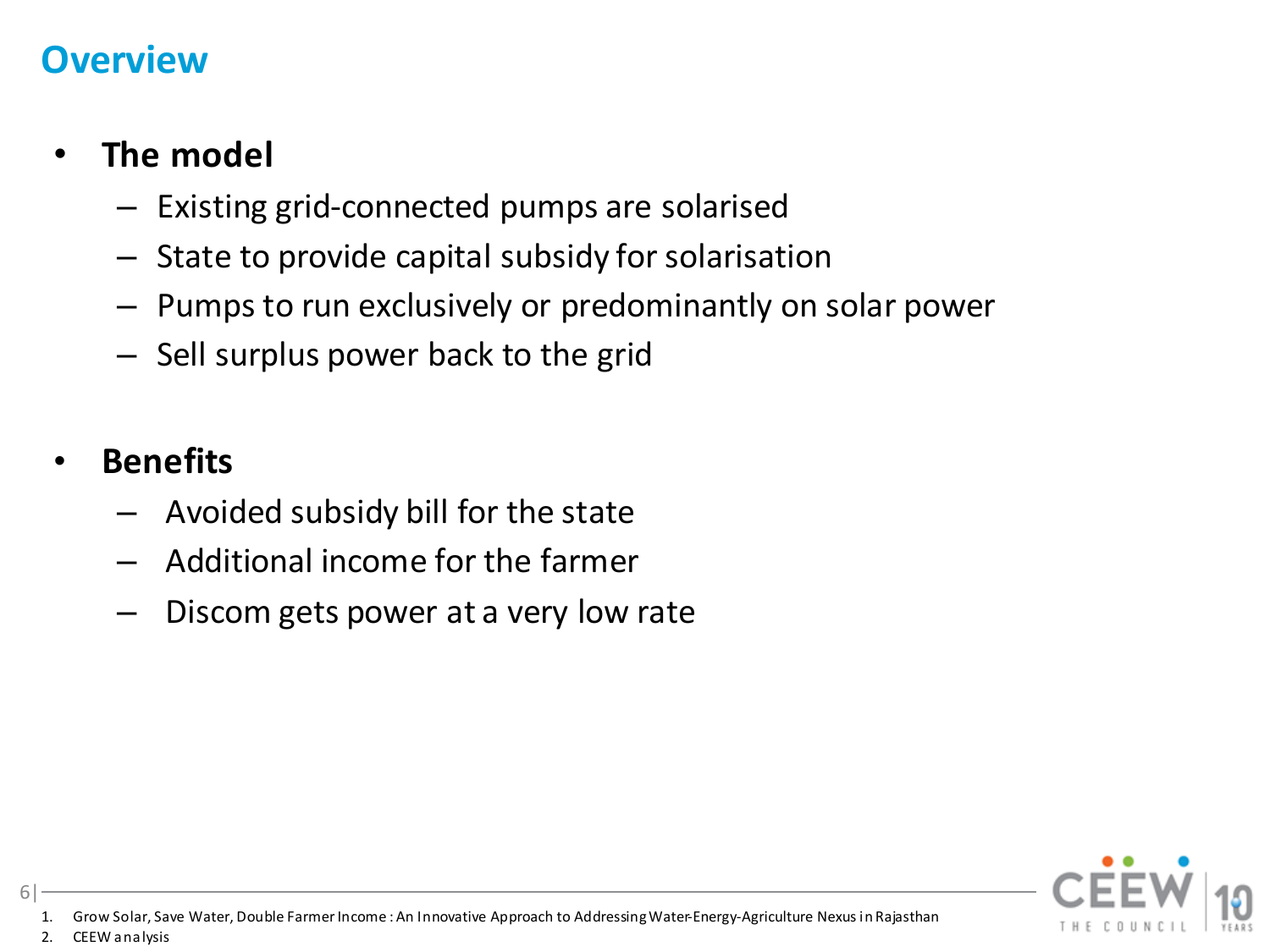# **Discoms' experiences**

#### • **Pilots**

- Karnataka: 'Surya Raita Scheme'
	- Solarised existing pumps with unidirectional metering
	- A farmer cooperative was formed to facilitate the project
	- Feed-in-Tariff: ₹7.2; ₹6 to payback loans; ₹1 to farmer; ₹0.2 to cooperative
- Andhra Pradesh: 'Grid-connected BLDC pumps'
	- Replaced existing pumps with Solar DC pumps
	- A farmer cooperative was formed to facilitate the project
	- Feed-in-Tariff: ₹1.5
- Gujarat: 'Suryashakti Kisan Yojana'
	- Bidirectional metering
	- Feed-in-Tariff: ₹3.5
- The experiences of these pilots revealed several operational/commercial/technical challenges to the model

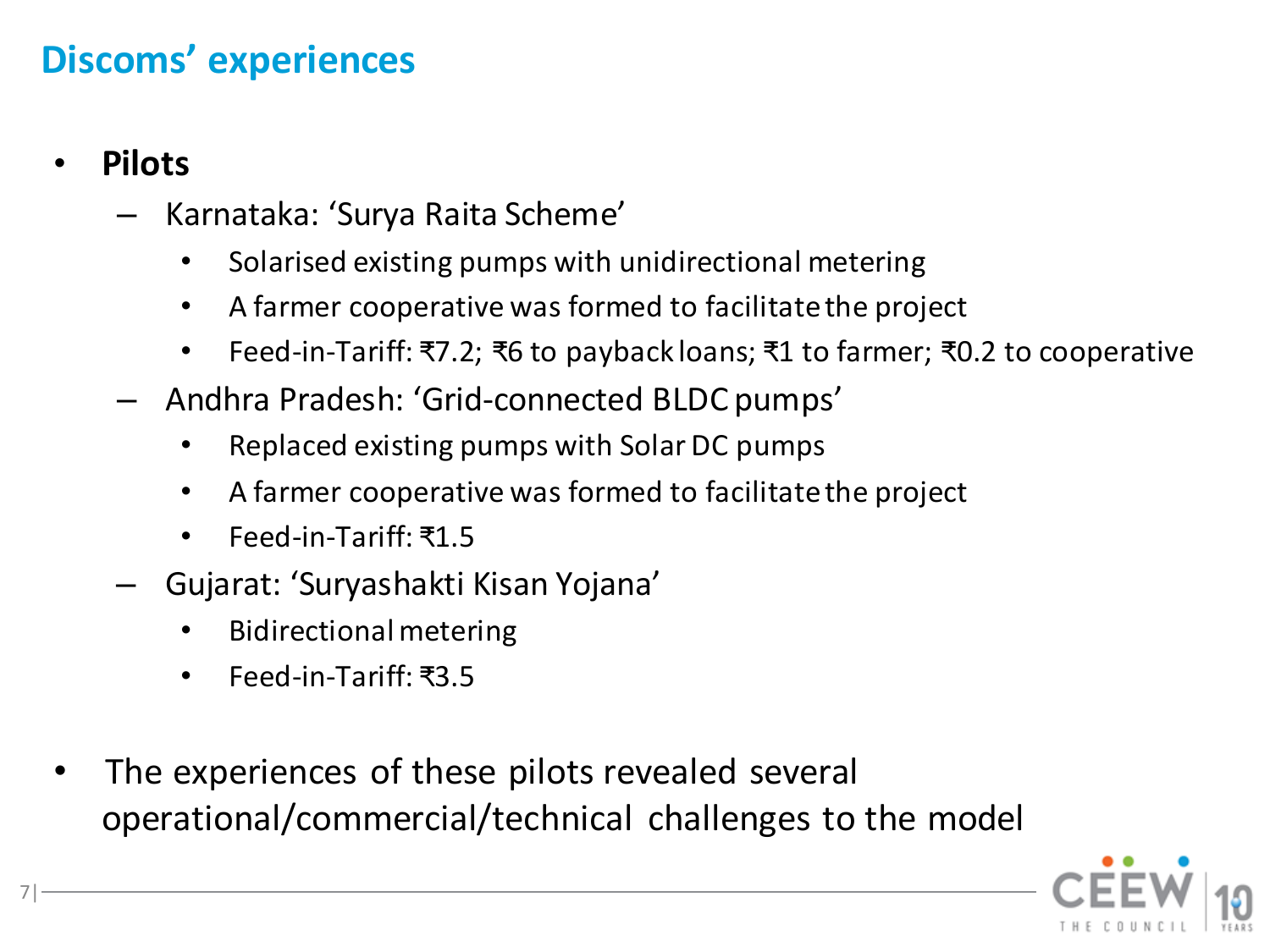- **Commercial**
	- **Financing beneficiary contribution:** The political economy of free power
		- farmers are reluctant to make any substantial upfront investment.
			- In Karnataka, farmer contribution was fixed at 15% of total cost. But farmers refused to pay. Upfront contribution had to be converted to discom sponsored loans.
			- In Andhra Pradesh pilot, they experimented with no beneficiary contribution, but low Feed-in-Tariff (₹1.5). The annual income from sale of electricity was not more than ₹6000
			- In Gujarat, beneficiary contribution was 5% and FiT ₹3.5. The state government provided an additional subsidy for 7 years to pay off the loans.
	- **Cost of infrastructure upgrade:**
		- Expensive feeder segregation cost for many states
		- Ensuring daytime 'must-run' status  $-$  upgrades in the tail end

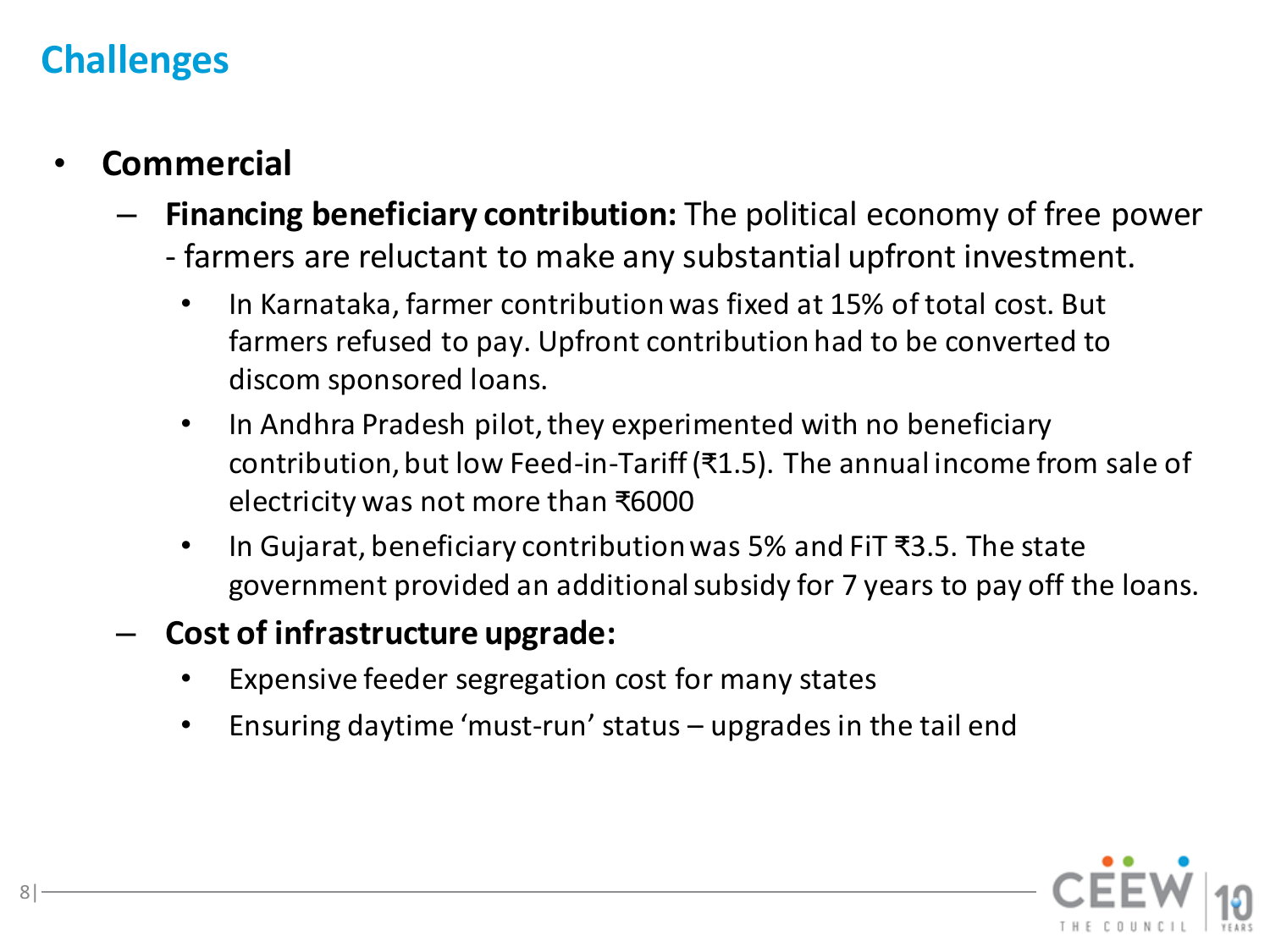- **Operational**
	- **Tackling the free-rider problem:** Perverse incentive for nonparticipating farmers in the same feeder
		- In Karnataka, there were unauthorized connections which continued after the solarisation.
		- Gujarat introduced 'Smart Energy Metering' with IoT devices at farmgate and transformer level. Penalties to the whole feeder if the difference is too high
		- Andhra Pradesh waited till all farmers in the feeder agreed to participate
	- **Metering and billing:** Discom faces man-power shortage. Farmer has trust issues with remote billing
		- Andhra Pradesh Billing in presence of farmer, discom representative and farmer cooperative representative. Not a scalable model
		- Karnataka Billing to be done with the help of the cooperative. But the cooperative have become dysfunctional.

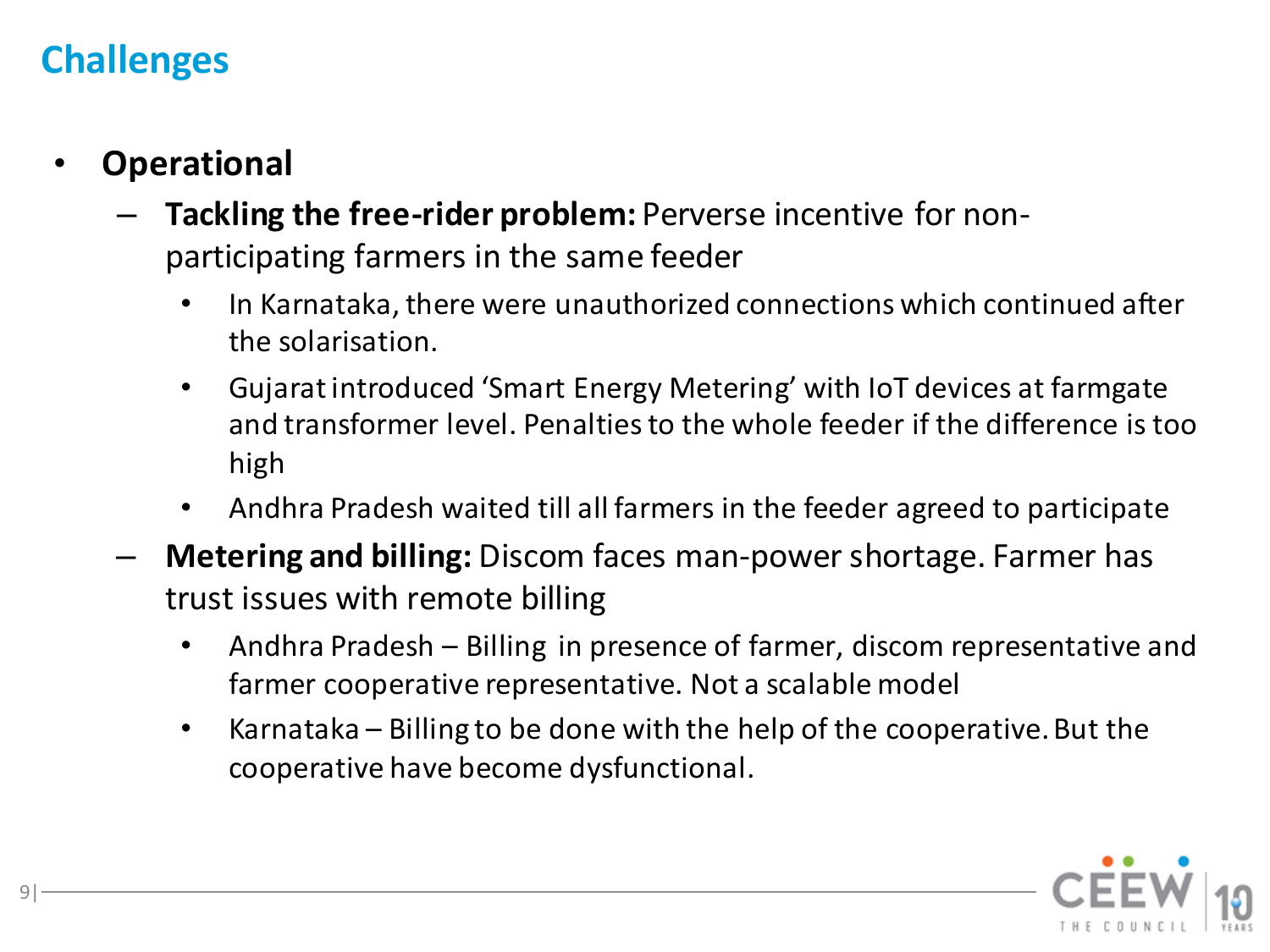### **Overall assessment**

- **Does the model lead to overall savings for the state?**
	- Only theoretical assessments
		- Andhra Pradesh has estimated a net savings of ₹1.3lakh-₹2.1 lakh for a 5HP system
		- In Rajasthan, a study by World Bank has estimated that a one-time capital investment of ₹10,700 crores can substitute an annual subsidy outgo of ₹6,200 crores
- **Does the model lead to savings for farmer?** 
	- Impact assessment
		- Andhra Pradesh has estimated an annual income of ₹6000 to farmers
	- Theoretical assessment
		- CEEW estimates that a 5 HP system with 1.5 times panel oversizing and  $\overline{3}$ FiT can give up to ₹24000 income annually (before paying EMI for loan)
		- In Rajasthan, the World Bank study estimated an annual return of ₹19,000 during loan period and ₹54,000 during remaining period for a 7.5HP system

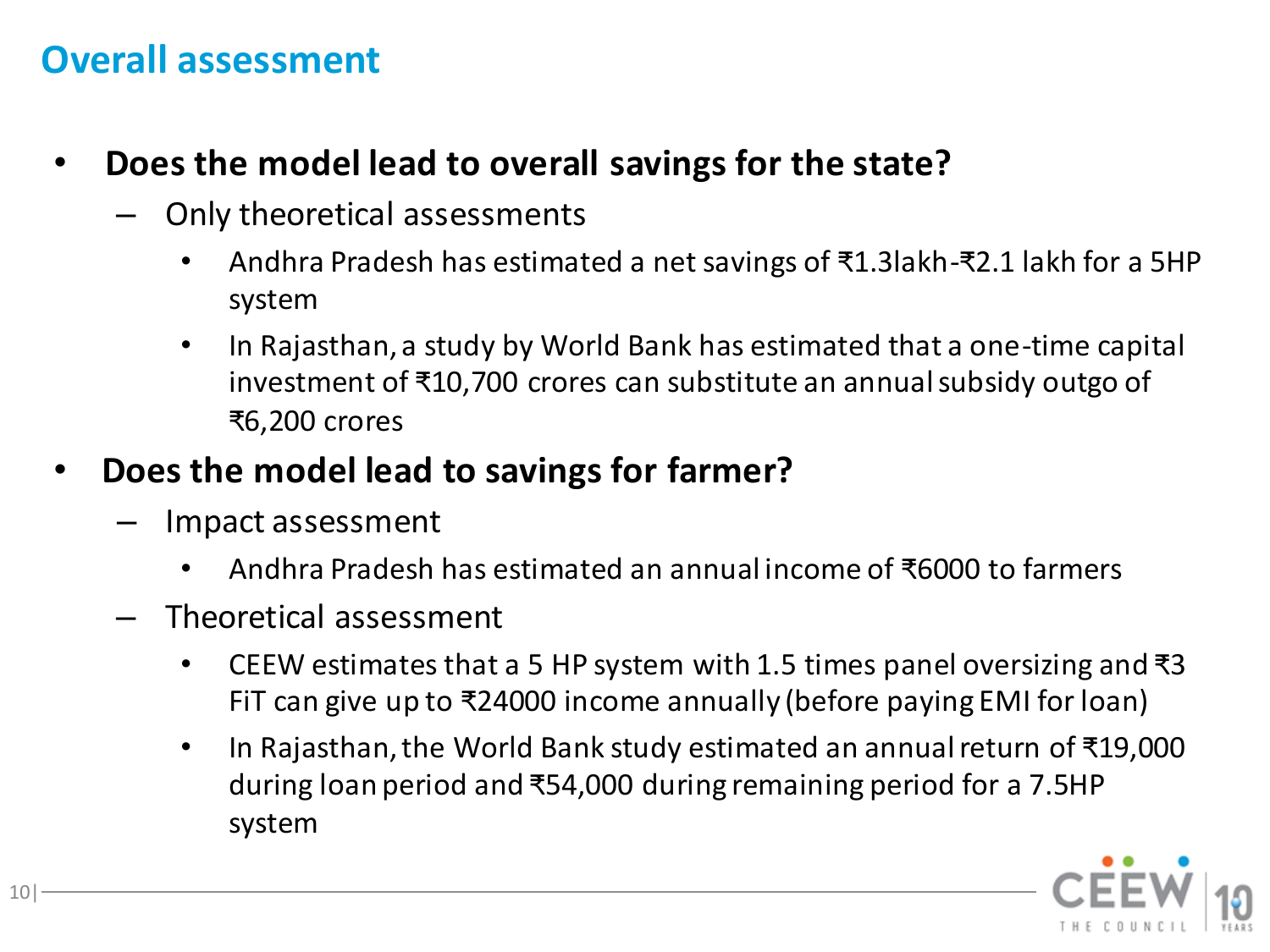# **Overall assessment**

- **Does the model incentivise irrigation efficiency?** 
	- Beneficiaries have two options with the surplus power
		- In Karnataka, farmers resorted to selling water to neighbours as the income during loan repayment period were meagre.
		- In Andhra Pradesh, the income wasn't attractive enough for energy conservation
	- States will have to discover the right financing approach to make it work

#### • **How do states view the opportunity?**

- Generally states are reluctant to adopt this model
	- Andhra Pradesh and Karnataka are not interested in scaling up the model.
	- From discom's point of view, the feeder solarisation model give same benefits, but without all the operational difficulties.
- Gujarat and Rajasthan are investing in the model. Gujarat solved many challenges using technology. They have announced a scale up of SKY. But it has been delayed significantly

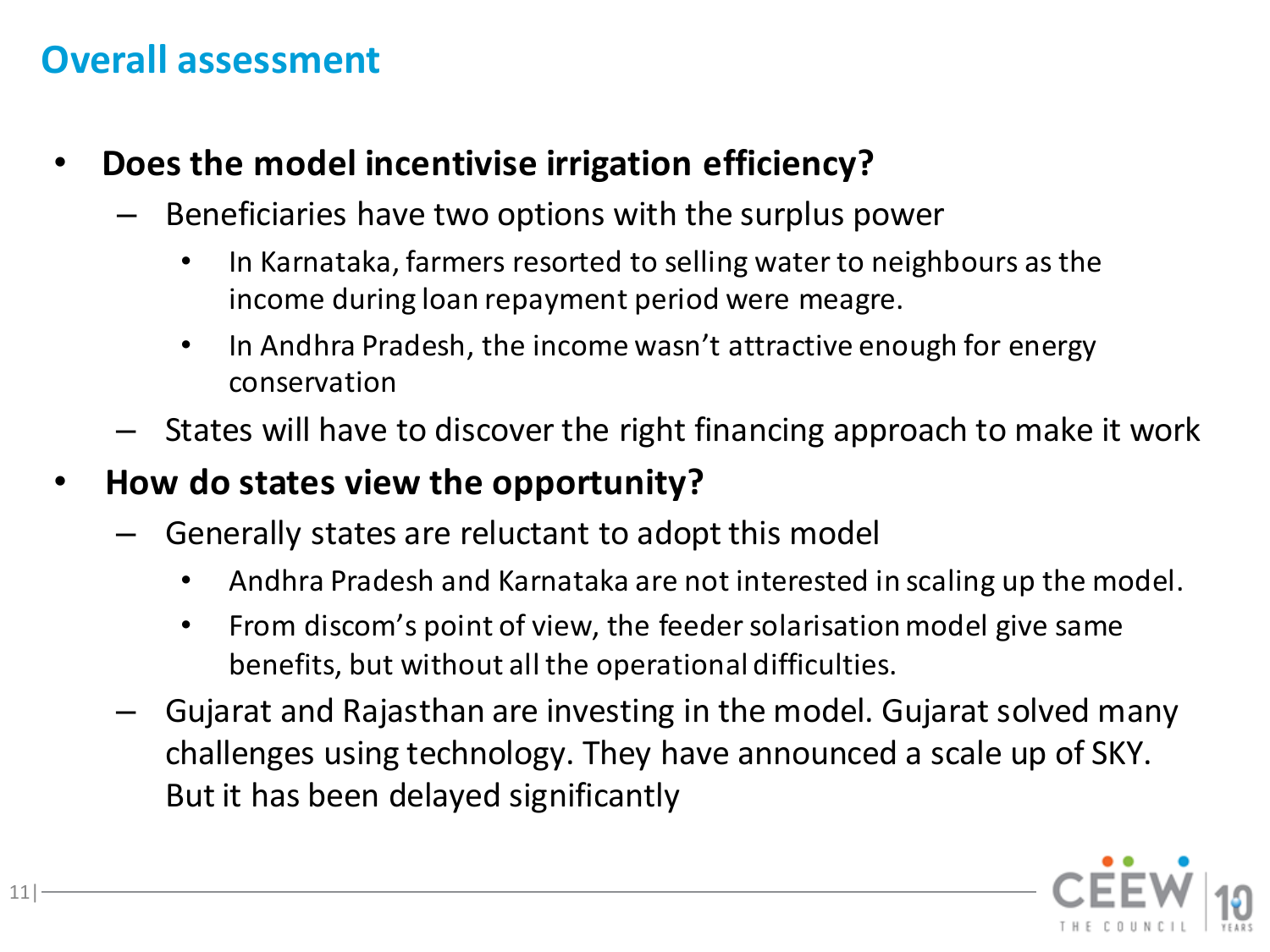Solarisation of Agriculture

**Feeder solarisation**

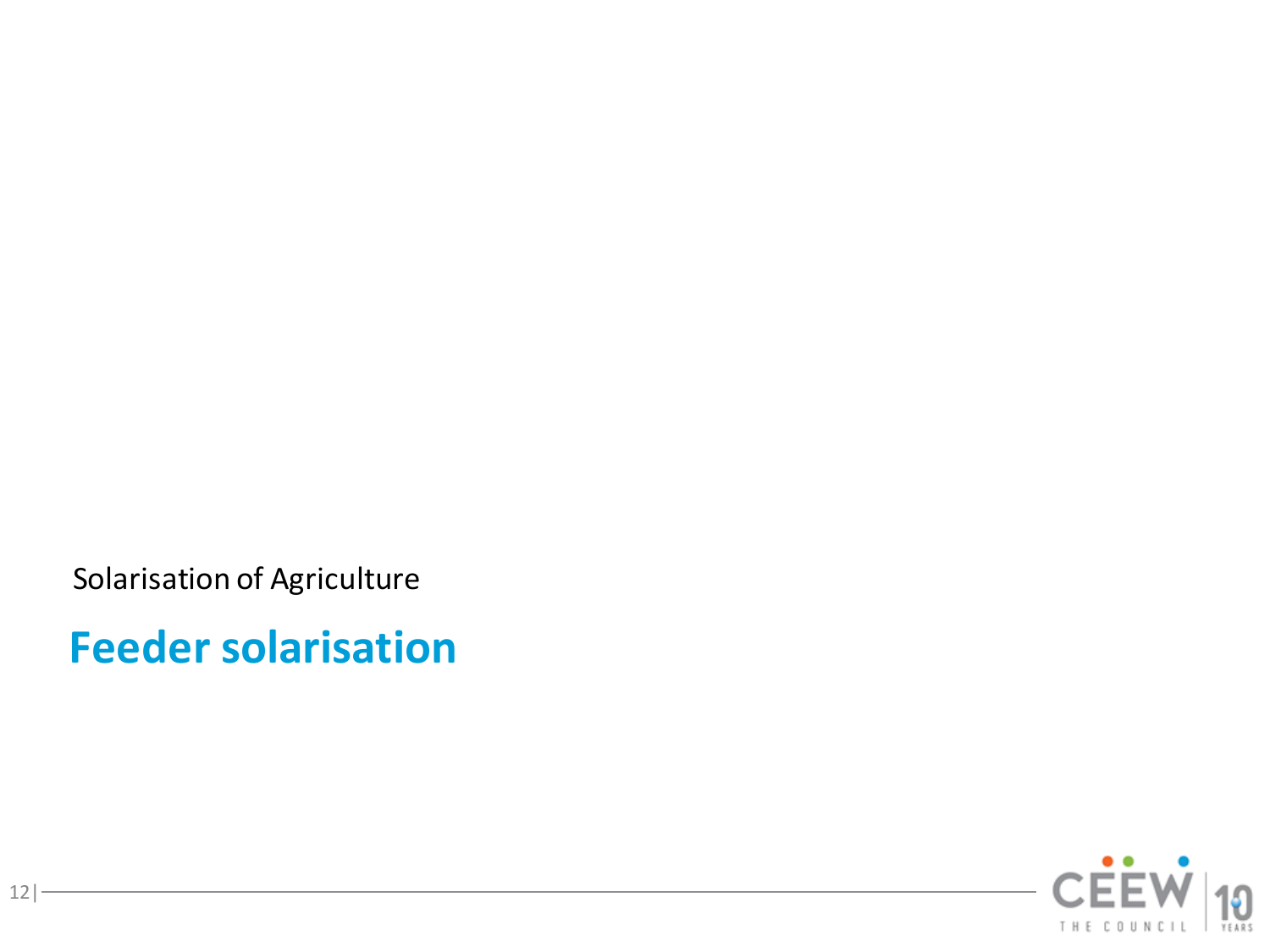### **Overview**

# • **The model**

- Whole feeder is to be powered by a decentralised solar power plant
- In case of shortfall in power generated, it is compensated from the grid.

### • **Benefits**

- Reduced cost of supply for the discom
- Reduction in transmission losses
- Improved quality of power supply for the farmer

#### • **Pilots**

- Maharashtra: 'Mukhyamantri Saur Krishi Vahini Yojana'
- Karnataka: 'Solar Farmer Scheme'

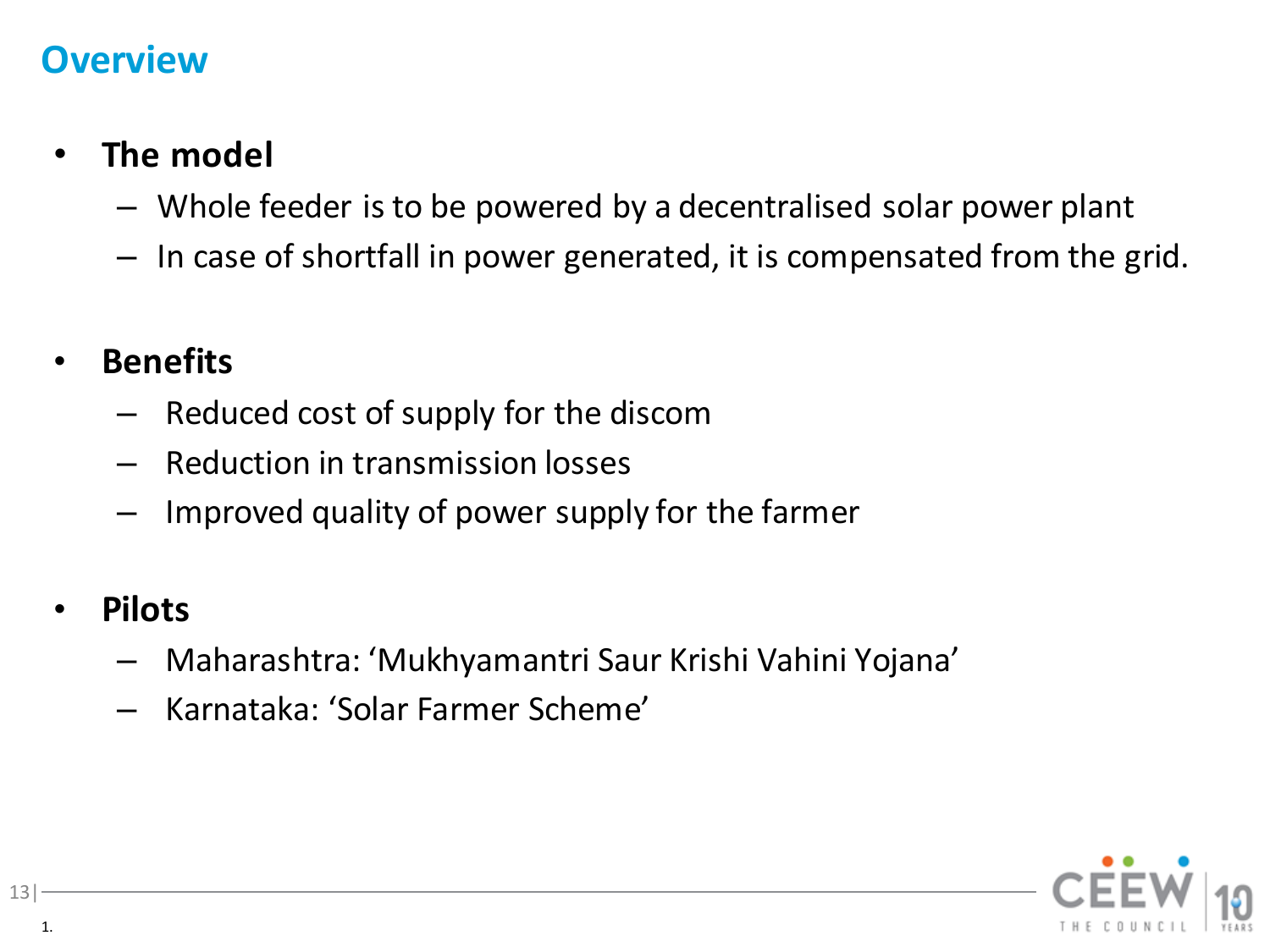# • **Operational**

- Land issue:
	- In Maharashtra, land prices were too high for decentralised solar plants to be competitive. Out of 7000MW put for tender, only 1800MW received bid and about 500MW commissioned
	- Land diversion: In Karnataka, diversion of agriculture land for solar plant were causing administrative delays in project approval

#### • **Commercia**l

- Competitive tariff:
	- Due to many logistical overheads, the tariff for decentralized solar plants are higher than the large scale plants. In Maharashtra, a tariff of ₹3.3 did not elicit good response, while the tariff of large scale solar plant is less than ₹3

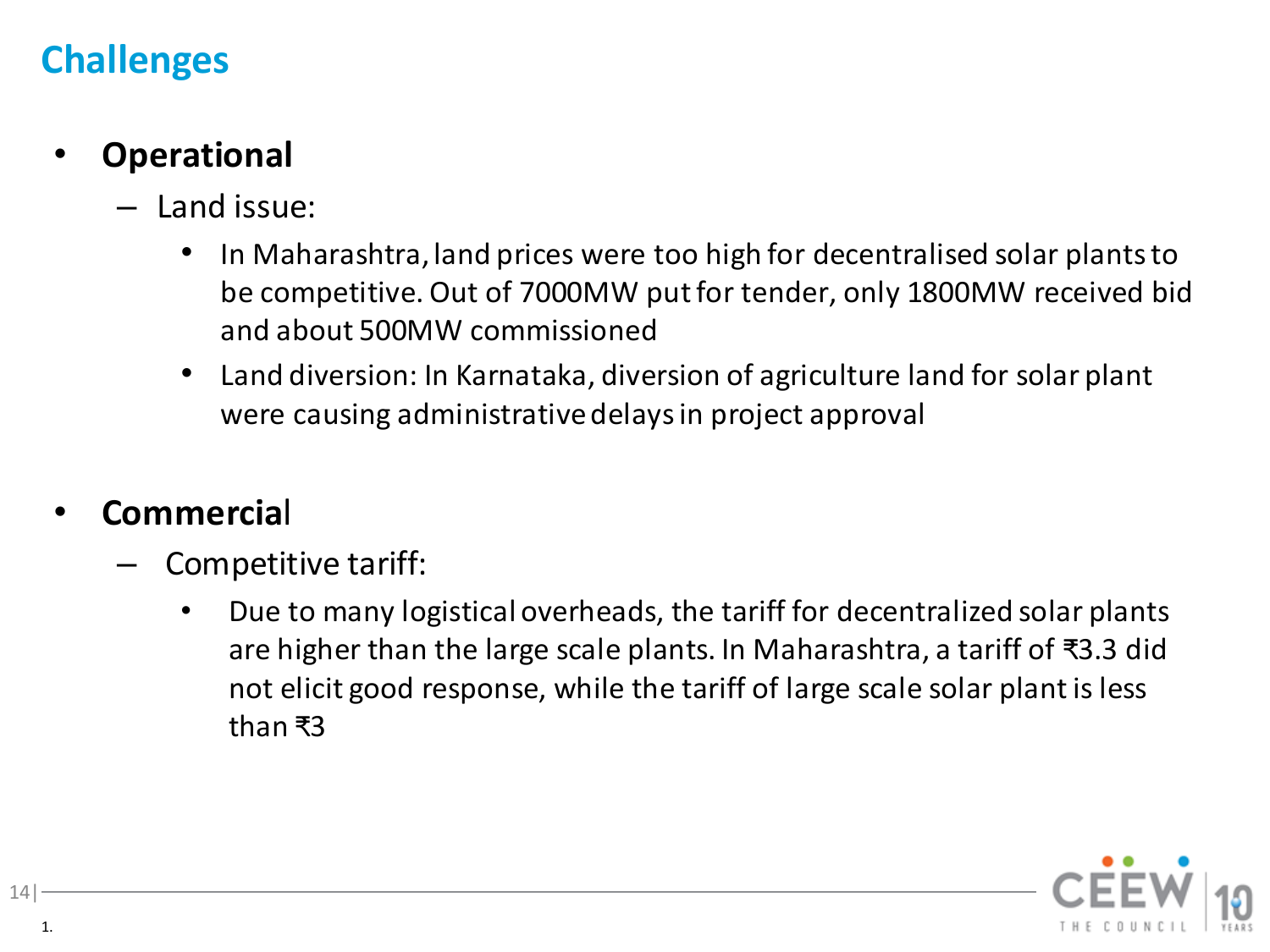# **Overall assessment**

- Potential savings from the difference between current cost of supply and solar power tariff (typically between ₹1.5-2.5 per unit)
- There are less operational and commercial challenges in the implementation

Hence, many discoms are interested in this model

- However,
	- The model in itself does not incentivise electricity and water conservation by the farmers
		- Need for convergence with water saving scheme. E.g.: 'Pani Bachao Paisa Kamao' Punjab
	- For sustainable deployment of model, it should be integrated to discom'slong term planning
		- E.g.: Chhattisgarh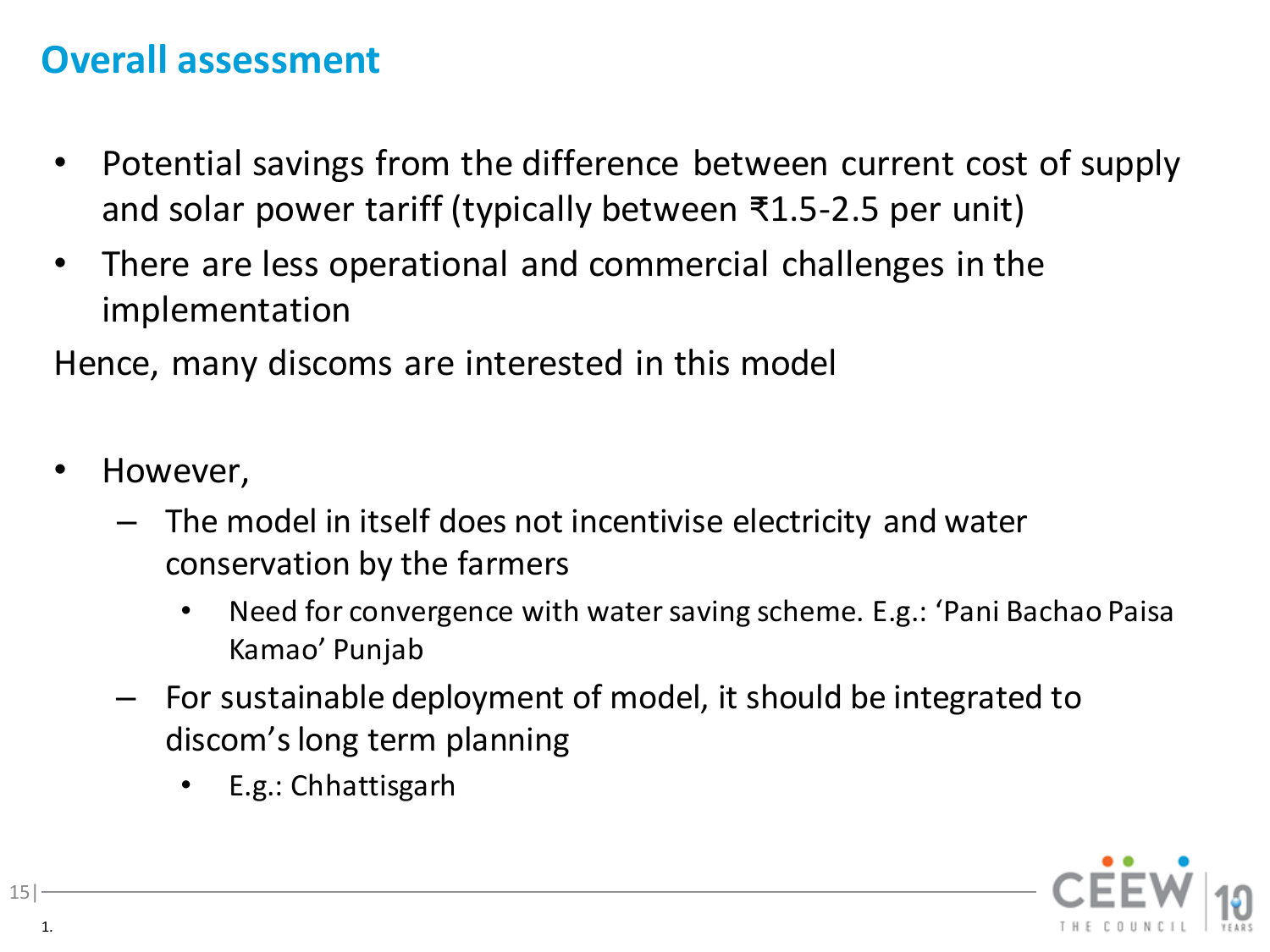Solarisation of Agriculture

**Solar off-grid pumps**

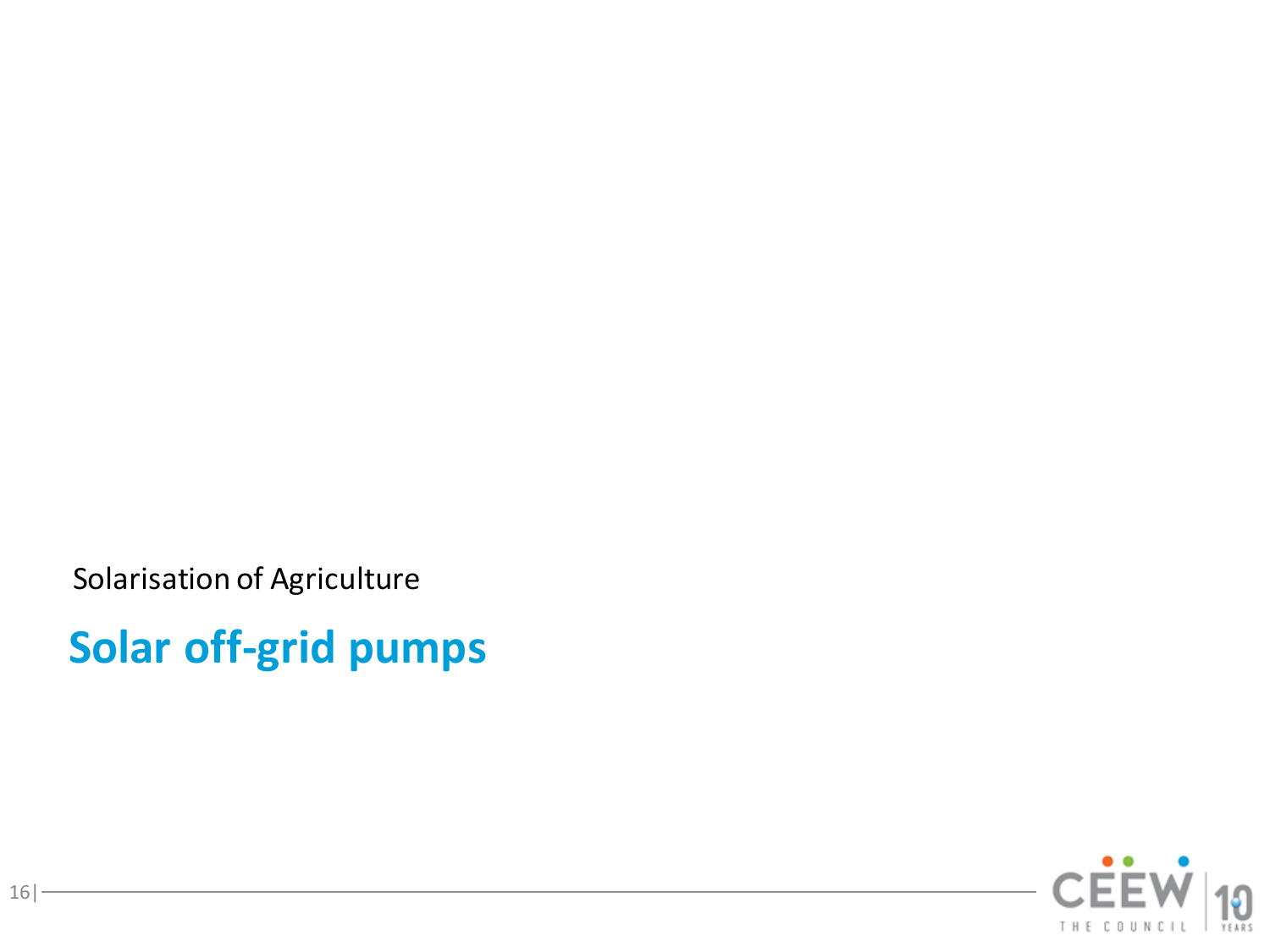### **Overview**

### • **Target**

- Avoid new subsidised connections
	- Applicants in the queue
	- Farmers using diesel pumps
	- Locations where grid won't reach currently
- Replace existing electric connections E.g. Rajasthan

### • **Benefits**

- Improving access to irrigation
- Avoided grid extension cost
- Avoided

### • **Experience so far**

- 2 lakh off-grid pumps under different state schemes
- 20 lakh off-grid pumps targeted under PM-KUSUM



1.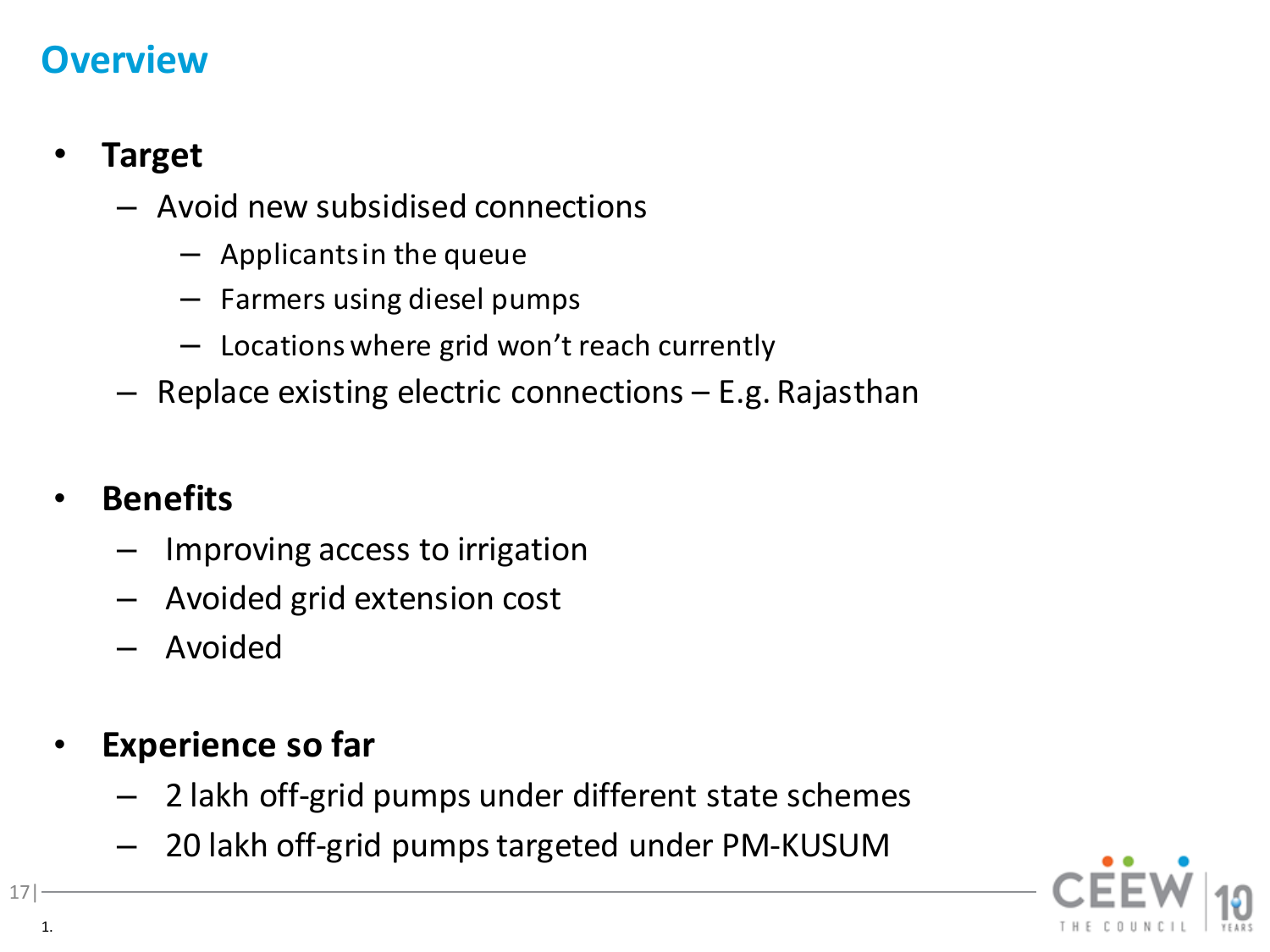### • **Commercial**

- Financing beneficiary contribution: Unaffordable for most farmers
	- Even a 10% upfront contribution is 6-8 times the average monthly income of small and marginal farmers
	- Loan-based models haven't taken off
		- Access to credit
		- Lack of financial instruments
		- Technical capacity of banks to assess the investment
- High subsidy cost for the state
	- So far, only subsidy heavy models. More than 75% in most states
- **Operational**
	- Targeting
		- Rajasthan Over 80% beneficiaries have existing electric connections
- **Regulatory**
	- Groundwater withdrawal
		- Zero marginal cost of water extraction excess withdrawal



1.